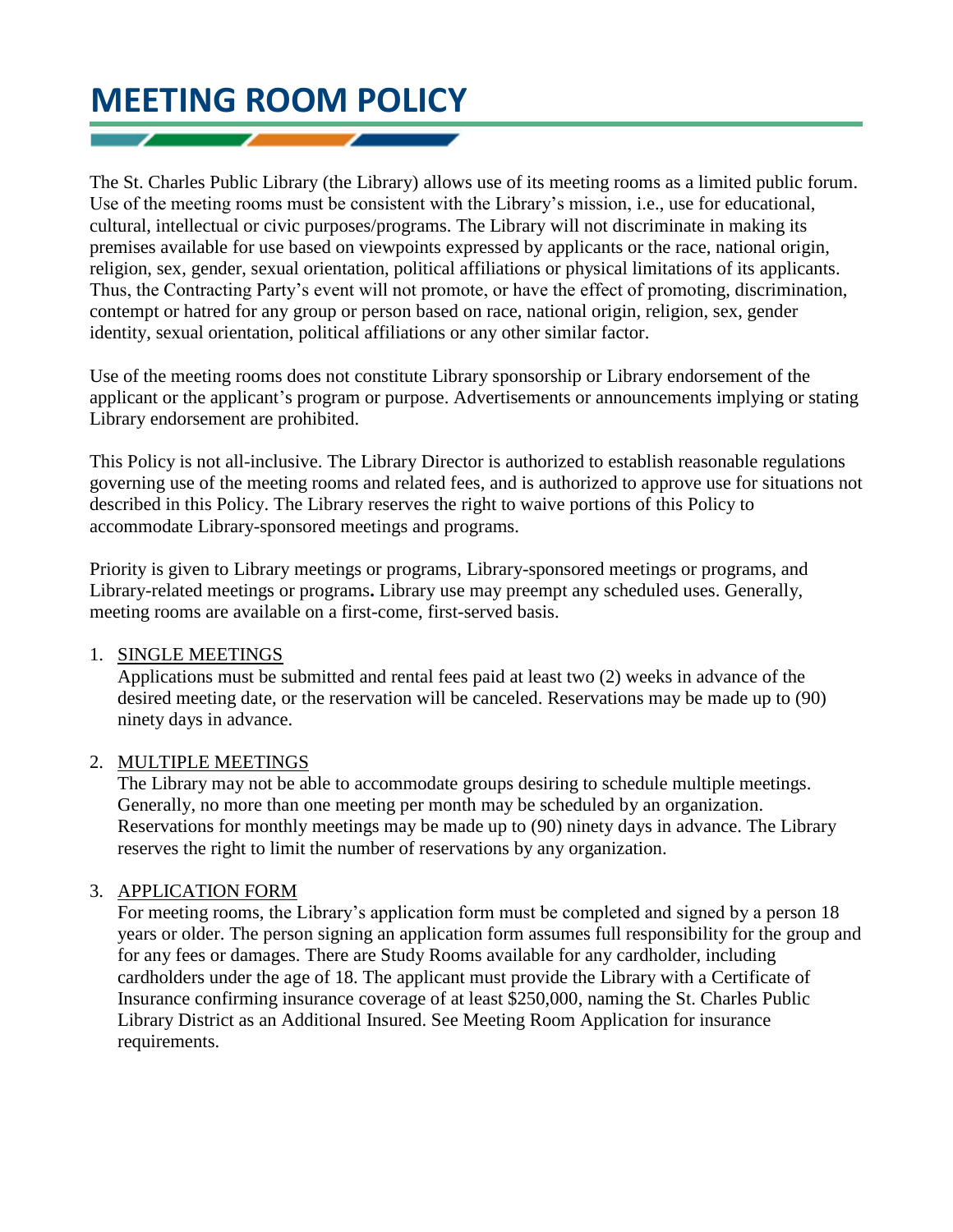#### 4. ROOM RENTAL FEES

|                                                                           | Room Rental      | <b>Room Rental Fees</b> |                            |  |
|---------------------------------------------------------------------------|------------------|-------------------------|----------------------------|--|
| Group                                                                     | $Fees - First$   | - Additional            | Requirements               |  |
|                                                                           | <b>Two Hours</b> | <b>Hourly Rate</b>      |                            |  |
| <b>Local Government</b>                                                   | \$0              | \$10                    | None                       |  |
| Agency                                                                    |                  |                         |                            |  |
| Local Community,                                                          | \$0              | \$10                    | <b>SCPLD</b> card required |  |
| Service & Non-Profit                                                      |                  |                         |                            |  |
| Group                                                                     |                  |                         |                            |  |
| Local For-Profit Group                                                    | \$125            | \$25                    | <b>SCPLD</b> card required |  |
| NR Community,                                                             | \$50             | \$20                    | None                       |  |
| Service & Non-Profit                                                      |                  |                         |                            |  |
| Group                                                                     |                  |                         |                            |  |
| Music Recitals without                                                    | \$50             | \$25                    | None                       |  |
| Piano Accompaniment                                                       |                  |                         |                            |  |
| Group/Recitals with                                                       | \$100            | \$25                    | None                       |  |
| Piano Accompaniment                                                       |                  |                         |                            |  |
| $NR = Non-Resident$<br><b>SCPLD</b> = St. Charles Public Library District |                  |                         |                            |  |

Fees must be paid (2) two weeks prior to meeting date or the reservation will be canceled.

- Fees will be returned if the application is denied.
- There is a \$15 fee for use of and assistance with IT equipment.
- There is a \$10 fee for serving light snacks.
- There is a \$50 penalty for meetings which extend beyond the Library's closing time.
- Additional charges may be assessed for room damages beyond ordinary wear and tear.
- "Local" refers to the St. Charles Public Library District and organizations which are in the District and**/**or benefit primarily District residents.

## 5. RESERVATION CHANGES

The Library reserves the right to cancel, relocate or revoke use of meeting rooms. Inclusion of false information on the application form and/or failure to comply with meeting room regulations will result in automatic and immediate revocation of permission. No group may assign its reservation to another group. In the event of a Library building emergency or weather-related emergency, the Library reserves the right to cancel the meeting. Information on closings is available by calling the Library's main line, 630-584-0076 or looking on the Library's website, www.scpld.org.

When an applicant wishes to cancel a reservation, the Administration Office should be notified by phone immediately. Cancellation less than 48 hours prior to the scheduled meeting may result in forfeiture of the meeting room fees. Two (2) meeting no-shows, within a calendar year may result in forfeiture of future use privileges. If there are last minute changes on the day of the meeting, the applicant must contact the Library's Manager in Charge.

#### 6. HOURS OF MEETING

- All meetings must end 15 minutes prior to closing time.
- Meetings are scheduled during regular Library hours unless approved by the Director.
- Set-up time and takedown time are built into the room rental fee.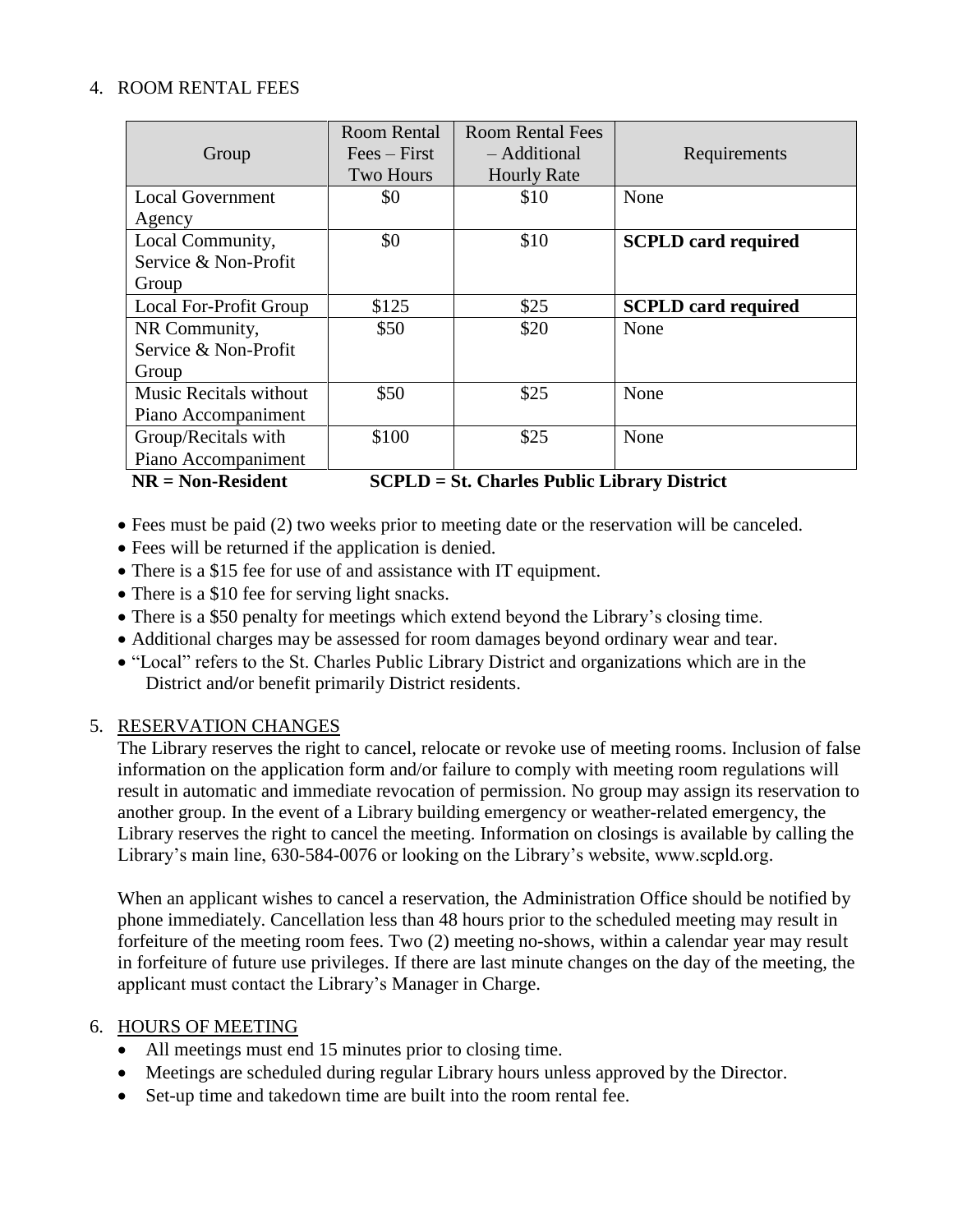## 7. ATTENDANCE SIZE

Attendance is limited according to meeting room and seating arrangement. Attendance may not exceed the maximum number of people allowed by the St. Charles Fire Department.

| <b>Room</b>               | Capacity                         | <b>Kitchen Features</b>                  |
|---------------------------|----------------------------------|------------------------------------------|
| <b>Bisbee Conference</b>  | 18                               | Coffee maker, sink/counter               |
| <b>Carnegie Community</b> | 90                               | Coffee maker, sink/counter               |
| <b>Huntley Community</b>  | $100$ (full), $60$ (north half), | Coffee maker, refrigerator, sink/counter |
|                           | 20 (south half)                  |                                          |
| <b>Miller Haase</b>       | 60                               | Coffee maker, sink/counter               |
| Community                 |                                  |                                          |
| 118A & 118B               | 2                                | n/a                                      |
| 117A & Sound Booth        | $\overline{4}$                   | n/a                                      |
| 117B                      | 5                                | n/a                                      |
| 110                       | 10                               | n/a                                      |

## 8. EQUIPMENT

The Equipment fee of \$15 includes IT set up by Library staff and any assistance needed. The Library provides device sharing software capability in all meeting rooms. Applicants can connect to a display using their own device wirelessly, or a device will be provided for presentation purposes using the applicant's flash drive. The Library is not liable for the loss or damage of equipment used by the applicant. Library equipment shall not be removed from meeting rooms. See Appendix A for a list of available equipment.

The grand piano is tuned regularly. If additional tuning is requested, the Administration Office will schedule the tuning. The applicant will pay the cost in advance. The piano located in the Carnegie Community Room must not be moved. A fee of \$100 will be charged if the piano is moved. Patrons and groups not having arranged for the use of the pianos must not uncover them or play them. A portion of the room rental fees for music recitals helps fund the Library's Classical Music Concert Series sponsored by the St. Charles Public Library Foundation.

## 9. KITCHEN USE

- There is a \$10 fee for serving light snacks, e.g., fruit, vegetables, cheese, cold sandwiches.
- Coffee makers are provided but organizations must supply coffee, cream, sugar, and paper products.
- Refrigerator (Huntley Community Room).
- Outside electrical kitchen equipment is not permitted.
- All equipment and appliances must be left unplugged.
- All kitchen sinks and counters must be left in a clean and orderly condition.

#### 10. STUDY ROOMS

Study rooms accommodating from one (1) up to ten (10) people are available during regular Library hours without charge to St. Charles Public Library card holders in middle school and older, and to Literacy Volunteer of Fox Valley tutors and students.

Fees for non-SCPLD Library cardholders: \$5.00 per hour or portion of an hour, with a two-hour maximum. Extended times may be available by checking at the Welcome Desk.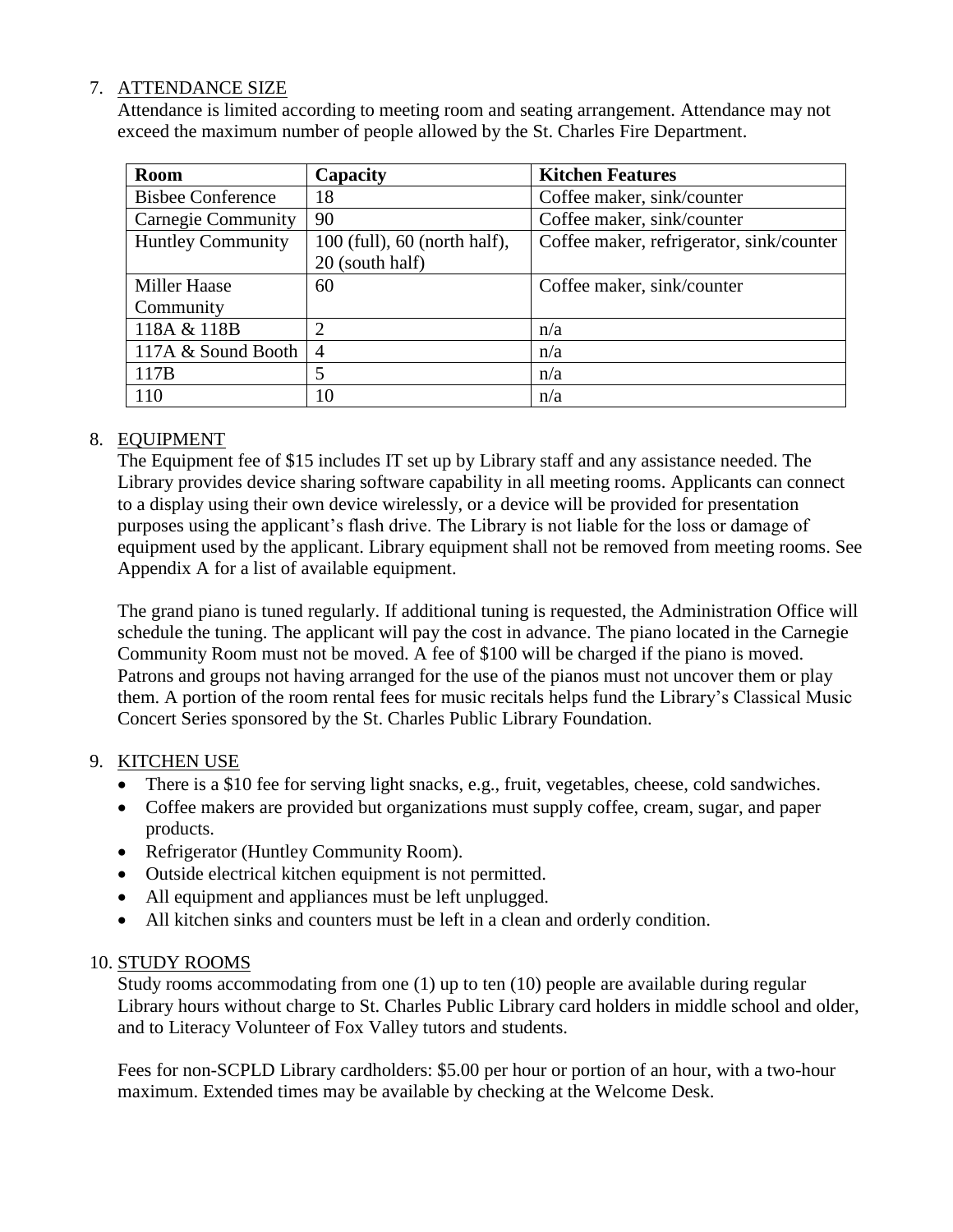To reserve a study room visit the Library website, scpld.org/meeting rooms, or call the Welcome Desk at 630-584-0076, ext. 210. Study rooms can be reserved for up to one (1) week in advance and is limited to a two-hour time period a day. For cancellations, please call the Library at 630- 584-0076, ext. 210. Study room reservations are released after 15 minutes into the reservation time.

Covered drinks are allowed in study rooms. Food is not allowed in study rooms. There are designated areas in the Library where food is allowed.

## 11. RESTROOM FACILITIES

Public restrooms are available/accessible. All restrooms have baby-changing tables. The Library also offers a gender-neutral and family restroom. This restroom includes an adult-changing table. In addition, there is a Wellness Room on the lower level for nursing mothers.

# 12. REGULATIONS FOR USE OF THE MEETING AND STUDY ROOMS

- All uses must be consistent with the Library's mission, i.e. use for educational, cultural, intellectual or civic purposes/programs.
- Use of tobacco products and/or cannabis products or tobacco and/or cannabis related products is prohibited.
- Only Library and Library sponsored events are allowed to serve alcoholic beverages (see Alcoholic Beverages Policy).
- Gambling is prohibited.
- Organizations must comply with the Americans with Disabilities Act and are responsible for providing qualified interpreters and**/**or auxiliary aids, upon request, for their programs.
- The Library does not provide storage or assistance in carrying materials to meeting or study rooms.
- The Library will not accept deliveries for groups or individuals.
- Organizations or individuals may not use the name, telephone number, or address of the Library, even on a temporary basis, except for notification of location of a specific meeting.
- Private functions/individual uses/personal uses are not allowed for the meeting rooms.
- Use of the rooms shall not pose a clear and present danger to the welfare of the participants, attendees, Library staff, Library patrons and/or the community.
- Use of the rooms shall not disturb Library functions or disrupt or interfere with Library staff or patrons.
- Promotion of events not sponsored or co-sponsored by the Library shall not indicate, suggest or imply Library sponsorship or Library endorsement.
- Patrons under the age of 18 may use the meeting rooms only under direct and constant supervision of adults who assume full responsibility for all activities and conduct. There must be at least one adult for every 15 minors at meetings.
- Study rooms are available to middle school-age children and older.
- The meeting room application must contain a seating and table layout plan.
- It is not permissible to rearrange Library furniture or borrow furnishings from other parts of the Library.
- No signs or decorations may be attached to the walls, ceiling, floor, furniture, equipment, or doors. Decorations are limited to those that are freestanding and conform to all applicable fire regulations. Rooms must be left clean and orderly.
- Solicitation of names and addresses of attendees is prohibited. Exceptions are allowed for Library-sponsored events and events that benefit the Library.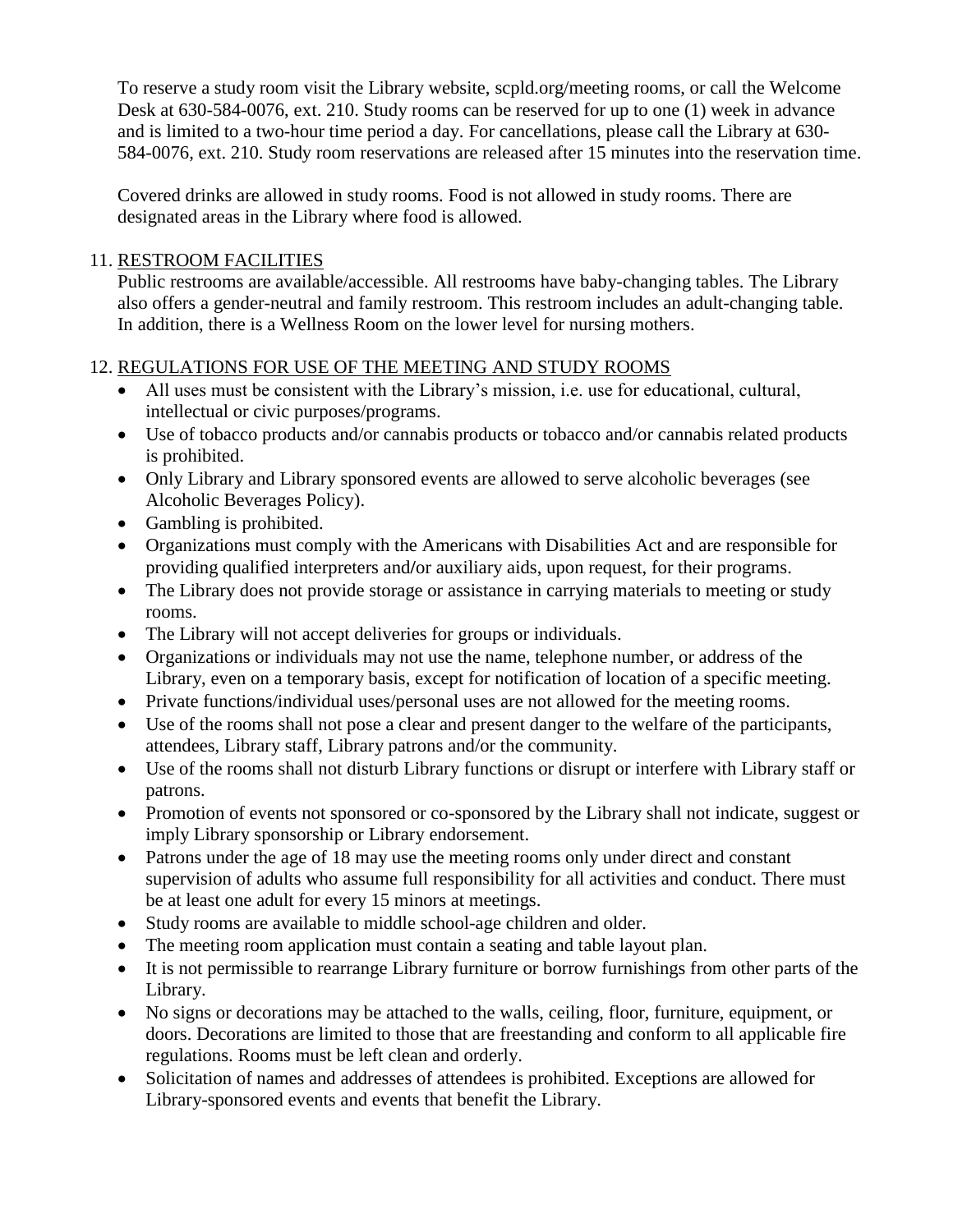- Hazardous materials including, but not limited to, paints, solvents and explosives are prohibited.
- Candles and other fires/open flames are prohibited.
- The Library does not provide childcare service. In accordance with Library policy, meeting room attendees may not leave children under (7) seven years of age unattended.
- No admission fees may be charged or donations collected. Exceptions are allowed for Library sponsored events and events that benefit the Library.
- Generally, the public may attend a meeting held in one of the meeting rooms. Exceptions: Closed sessions held by governmental bodies or Library events or events co-sponsored by the Library which events are accessible only to designated attendees, i.e. ticketed events.
- Library staff have free access to meeting and study rooms at all times. The Library retains the right to monitor all meetings to ensure compliance with Library policies.
- If a meeting is canceled, once in progress, meeting room fees will not be refunded.

# 13. DAMAGES AND LIABILITY

Any individual, group, or organization using a meeting room is responsible for any damage to the meeting room, Library building, grounds, collections or equipment caused by the group or organization and/or attendees. Questions not covered in this Policy should be addressed to the Library Administration Office.

# 14. APPEAL AND REVIEW

The Board of Library Trustees of the St. Charles Public Library District (the Board) will review this Policy periodically and reserves the right to amend this Policy at any time. The Board authorizes the Library Director to waive regulations under appropriate circumstances.

Any appeals for changes in, or exceptions to, any portion of this Policy will be considered. An individual or organization wishing to file an appeal shall submit an appeal to the Library Director in writing.

The Library Director will respond in writing within a reasonable time. If an individual or organization feels the Library Director's response does not resolve the issue, the individual or organization may submit a written request for consideration by the Board. The Board will review the request and notify the organization or individual of the Board's decision in writing within a reasonable time.

Created: 1/10/90 Board last Update: 10/13/2021